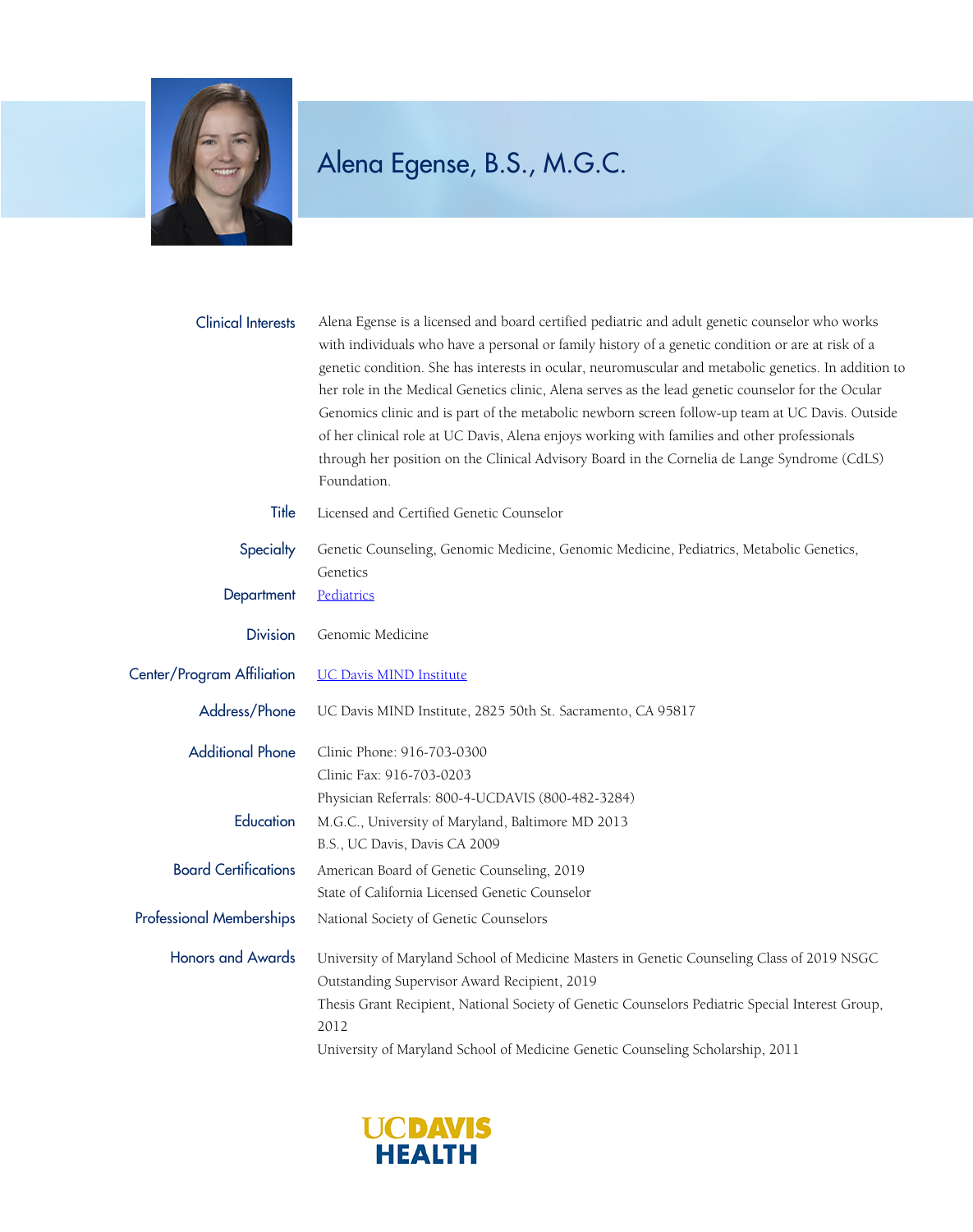

## Alena Egense, B.S., M.G.C.

Select Recent Publications Rauen KA, Maeda Y, Egense A, Tidyman WE. Familial cardio-facio-cutaneous syndrome: Vertical transmission of the BRAF p.G464R pathogenic variant and review of the literature. Am J Med Genet A. 2021 Feb;185(2):469-475. doi:10.1002/ajmg.a.61995. Epub 2020 Dec 4. PMID: 33274568.

> Leppert K, Bisordi K, Nieto J, Maloney K, Guan Y, Dixon S, Egense A. Genetic Counselors' Experience with and Opinions on the Management of Newborn Screening Incidental Carrier Findings. J Genet Couns. 2018 Dec;27(6):1328-1340. doi:10.1007/s10897-018-0258-0. Epub 2018 Apr 23. PMID:29687313.

Dawson VJ, Dao D, Leu M, Egense A, Jinadu L, Malone L, Alexander J. Tubulointerstitial nephritis and uveitis (TINU) with granulomatosis: a novel report of simultaneous TINU and sarcoidosis in a pediatric patient. J AAPOS. 2018 Aug;22(4):329-331.e1. doi:10.1016/j.jaapos.2018.02.004. Epub 2018 Mar 31. PMID:29614344.

Zarate YA, Smith-Hicks CL, Greene C, Abbott MA, Siu VM, Calhoun ARUL, Pandya A, Li C, Sellars EA, Kaylor J, Bosanko K, Kalsner L, Basinger A, Slavotinek AM, Perry H, Saenz M, Szybowska M, Wilson LC, Kumar A, Brain C, Balasubramanian M, Dubbs H, Ortiz-Gonzalez XR, Zackai E, Stein Q, Powell CM, Schrier Vergano S, Britt A, Sun A, Smith W, Bebin EM, Picker J, Kirby A, Pinz H, Bombei H, Mahida S, Cohen JS, Fatemi A, Vernon HJ, McClellan R, Fleming LR, Knyszek B, Steinraths M, Velasco Gonzalez C, Beck AE, Golden-Grant KL, Egense A, Parikh A, Raimondi C, Angle B, Allen W, Schott S, Algrabli A, Robin NH, Ray JW, Everman DB, Gambello MJ, Chung WK. Natural history and genotype-phenotype correlations in 72 individuals with SATB2-associated syndrome. Am J Med Genet A. 2018 Apr;176(4):925-935. doi:10.1002/ajmg.a.38630. Epub 2018 Feb 13. PMID:29436146.

Kline AD, Krantz ID, Deardorff MA, Shirahige K, Dorsett D, Gerton JL, Wu M, Mehta D, Mills JA, Carrico CS, Noon S, Herrera PS, Horsfield JA, Bettale C, Morgan J, Huisman SA, Moss J, McCleery J, Grados M, Hansen BD, Srivastava S, Taylor-Snell E, Kerr LM, Katz O, Calof AL, Musio A, Egense A, Haaland RE. Cornelia de Lange syndrome and molecular implications of the cohesin complex: Abstracts from the 7th biennial scientific and educational symposium 2016. Am J Med Genet A.